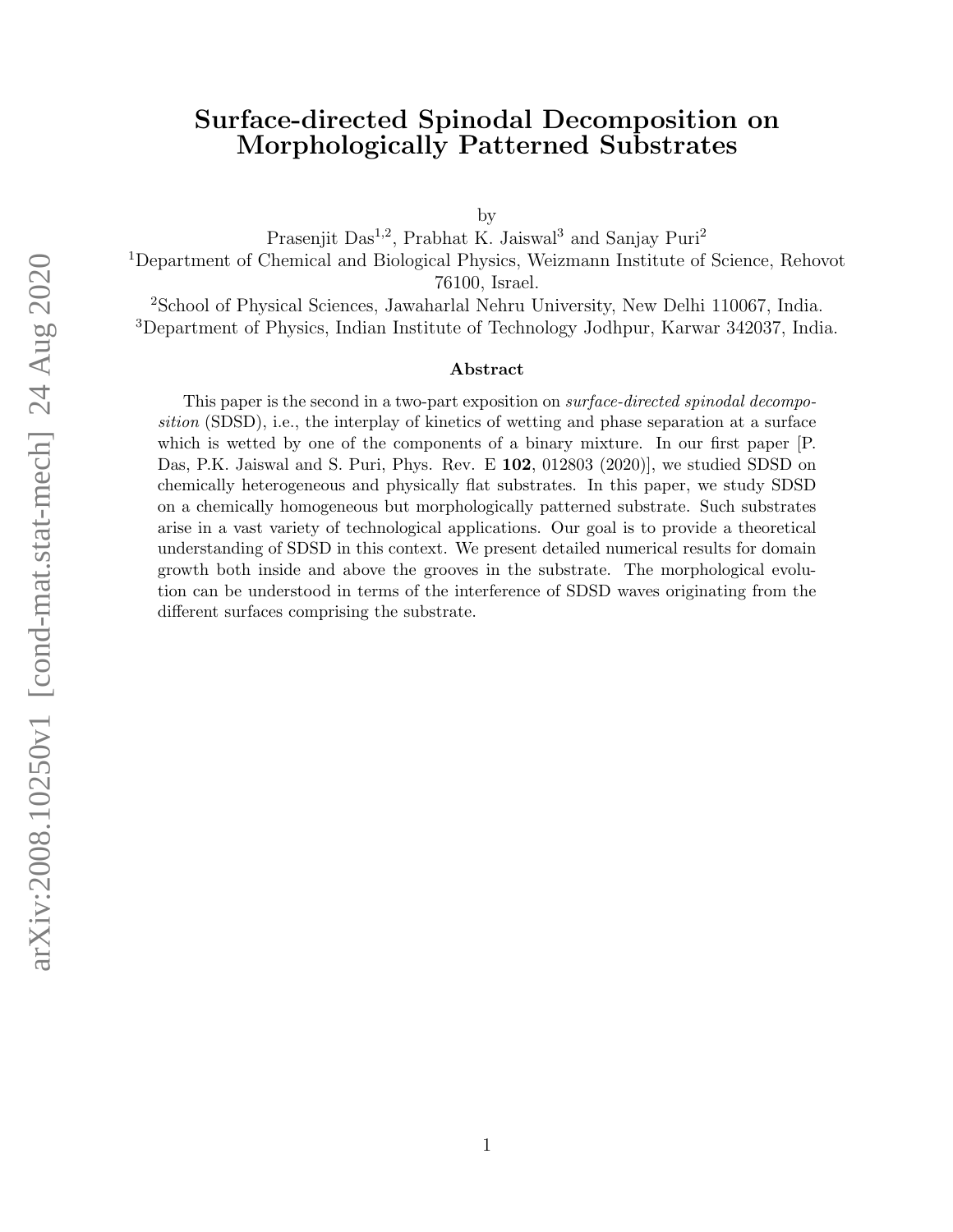#### 1 Introduction

In the past few decades, the kinetics of phase separation has attracted much research attention. Consider a binary (AB) mixture, which is homogeneous at high temperatures. When this system is quenched below the miscibility gap, it becomes thermodynamically unstable and prefers to be in the phase-separated state. The evolution of the unstable homogeneous mixture proceeds by the emergence and growth of A-rich and B-rich domains [1]. For a translationally invariant system, the domain growth morphology is characterized by the *order parameter correlation* function  $C(\vec{r}, t)$ , where  $\vec{r}$  is the spacing between two points and t is the time. If the system is isotropic and described by a unique length scale  $L(t)$ , the correlation function exhibits dynamical scaling [1]:

$$
C(\vec{r},t) = g\left[r/L(t)\right],\tag{1}
$$

where  $g(x)$  is the scaling function.

Phase-separating systems are usually studied via scattering experiments, where a suitable probe (e.g., light, X-rays, neutrons, etc.) is scattered. The scattering amplitude is proportional to the *structure factor*  $S(\vec{k}, t)$ , which is the Fourier transform of  $C(\vec{r}, t)$  at wave-vector  $\vec{k}$ :

$$
S(\vec{k},t) = \int d\vec{r} \; e^{i\vec{k}\cdot\vec{r}} \; C(\vec{r},t). \tag{2}
$$

The corresponding dynamical scaling form for  $S(\vec{k}, t)$  is

$$
S(\vec{k},t) = L^d f\left[kL(t)\right],\tag{3}
$$

where d is the dimensionality, and  $f(p)$  is a scaling function. For diffusion-driven phase separation, the coarsening of domains obeys  $L(t) \sim t^{1/3}$ , which is known as the Lifshitz-Slyozov (LS) growth law [2, 3]. In segregating fluids, the material can also be advected via the fluid velocity field. This gives rise to crossovers in the domain growth law as  $t^{1/3}$  (diffusive regime)  $\rightarrow t$  (viscous hydrodynamic regime)  $\rightarrow t^{2/3}$  (inertial hydrodynamic regime) [1].

The above scenario applies to bulk mixtures. However, in experiments, segregating mixtures are always in contact with surfaces. These could be the "passive walls" of a container, or "active walls" which are designed to preferentially attract one of the components (say, A) of the mixture. The presence of a surface or substrate (denoted as S) can dramatically alter phase-separation kinetics, giving rise to the well-known process of surface-directed spinodal decomposition (SDSD) [4, 5, 6, 7, 8, 9]. This process is of great scientific and technological importance in the context of problems ranging from nano-lithography to directed self-assembly of polymer mixtures. Depending upon the strength of surface tensions between A, B and S, the substrate shows either a *partially wet* (PW) or a *completely wet* (CW) equilibrium morphology. In the PW morphology, the interface between A-rich and B-rich domains makes a *contact angle*  $\theta$  with the substrate S, which is determined by Young's condition [10]:

$$
\sigma \cos \theta = \gamma_{\rm BS} - \gamma_{\rm AS},\tag{4}
$$

where  $\sigma$ ,  $\gamma_{AS}$  and  $\gamma_{BS}$  are the A-B, A-S and B-S surface tensions, respectively. In the CW morphology, Eq. (4) does not have a solution ( $\gamma_{BS} - \gamma_{AS} > \sigma$ ), and the AB interface becomes parallel to the substrate.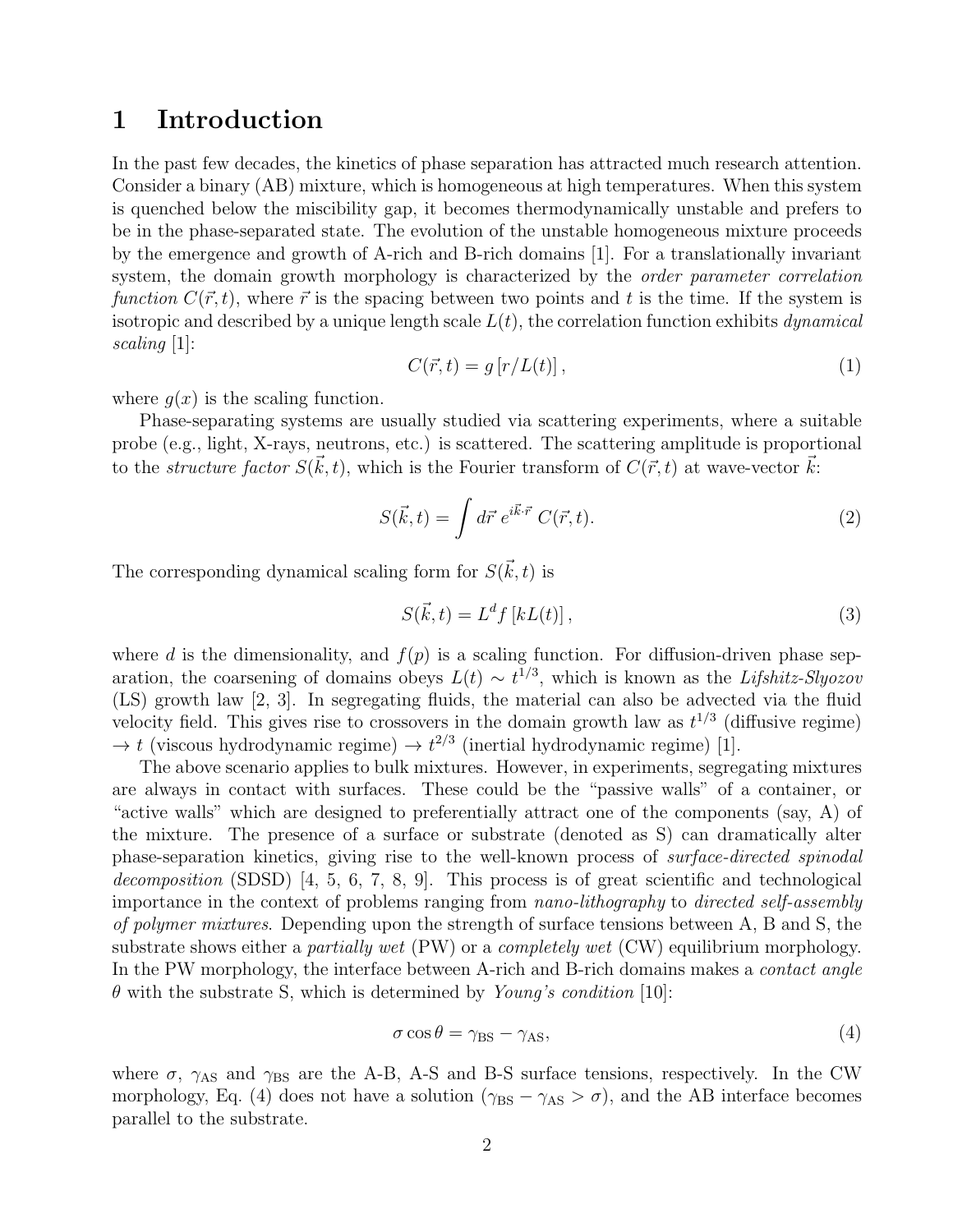The problem of SDSD on chemically homogeneous and physically flat substrates has been studied extensively via experiments [4, 5, 6] and simulations [11, 12, 13, 14, 15, 16, 17, 18]. The first successful coarse-grained model for SDSD was proposed by Puri and Binder (PB) [11], who supplemented the Cahn-Hilliard-Cook (CHC) model of phase separation with two boundary conditions which modeled the surface. PB showed that the surface gives rise to an SDSD wave, in accordance with the experiments of Jones et al. [4]. The SDSD wave consists of alternating wetting and depletion layers of the preferred component, and propagates into the system. PB focused on two important aspects of the SDSD morphology:

(a) the growth law for the wetting layer thickness  $R_1(t)$ ;

(b) the layer-wise correlation functions  $C(\vec{\rho}, z, t)$ , and structure factors  $S(\vec{k_\rho}, z, t)$ . Here, we have decomposed coordinates as  $\vec{r} = (\vec{\rho}, z)$ , where  $\vec{\rho}$  and z are the coordinates parallel and perpendicular to the surface (located at  $z = 0$ ).

PB showed that  $R_1(t)$  has an early-time behavior, which depends on the surface potential  $V(z)$  [13]. In the asymptotic regime,  $R_1(t)$  shows a crossover to the universal LS behavior. PB also showed that, for z-values outside the wetting/depletion layers, the layer-wise correlation functions and structure factors exhibit dynamical scaling. The layer-wise domain size  $L(z, t)$ follows the LS law, but the prefactor is higher near the surface. PB explained this as a result of the alignment effects of the layered SDSD profile at the surface.

In recent work, we have initiated a theoretical study of SDSD on chemically and morphologically patterned substrates. Let us first briefly discuss the case of chemically patterned surfaces, which we addressed in a recent paper [19]. There are many experimental studies of this problem, which has myriad technological applications. Some of these have been cited in Ref. [19]. There have also been some theoretical (simulation) studies of this problem. However, to our surprise, most of the theoretical studies focused on a pictorial classification of the morphologies which arise on chemically patterned surfaces. In Ref. [19], we performed a quantitative study of the emergent morphologies in terms of growth laws and scaling functions. Most of our results were obtained in the context of a checkerboard substrate, but were generic to a wide range of surface patterns.

This paper is the second in a two-part exposition. Here, we focus on the case of morphologically patterned or rough surfaces, i.e., the surface is chemically homogeneous but has a non-uniform spatial structure. This roughness could either arise naturally or be designed to serve a specific functionality. An important application of morphologically patterned surfaces is the transport of fluid mixtures through narrow channels at micron length scales [20, 21]. These *microfluidic systems* lie at the heart of the lab-on-a-chip concept, which promises to integrate all the functions of a conventional chemistry laboratory into a single compact chip  $[22, 23, 24, 25, 26, 27, 28, 29]$ . These devices find application in diagnostic testing, forensics, DNA manipulation, food industries, micro-reactors, etc. The emergence of *micro-contact print*ing has facilitated the fabrication of such devices. This technique can be employed in designing a physical pattern on a surface, which consists of posts of different shapes and sizes arranged in a required form [30, 31]. There also exist important biological applications of microfluidic networks [32, 33]. Apart from microfluidic systems, morphologically patterned surfaces are also very useful in quantum dots, nanowires, magnetic storage media, nanopores and silicon capacitors [34]. In a related context, Hochrein et al. [35] have reported interesting experiments on DNA stretching (a form of coarsening) on a 1-dimensional rippled surface.

From the above discussion, it is clear that fluid mixtures on rough surfaces are experimen-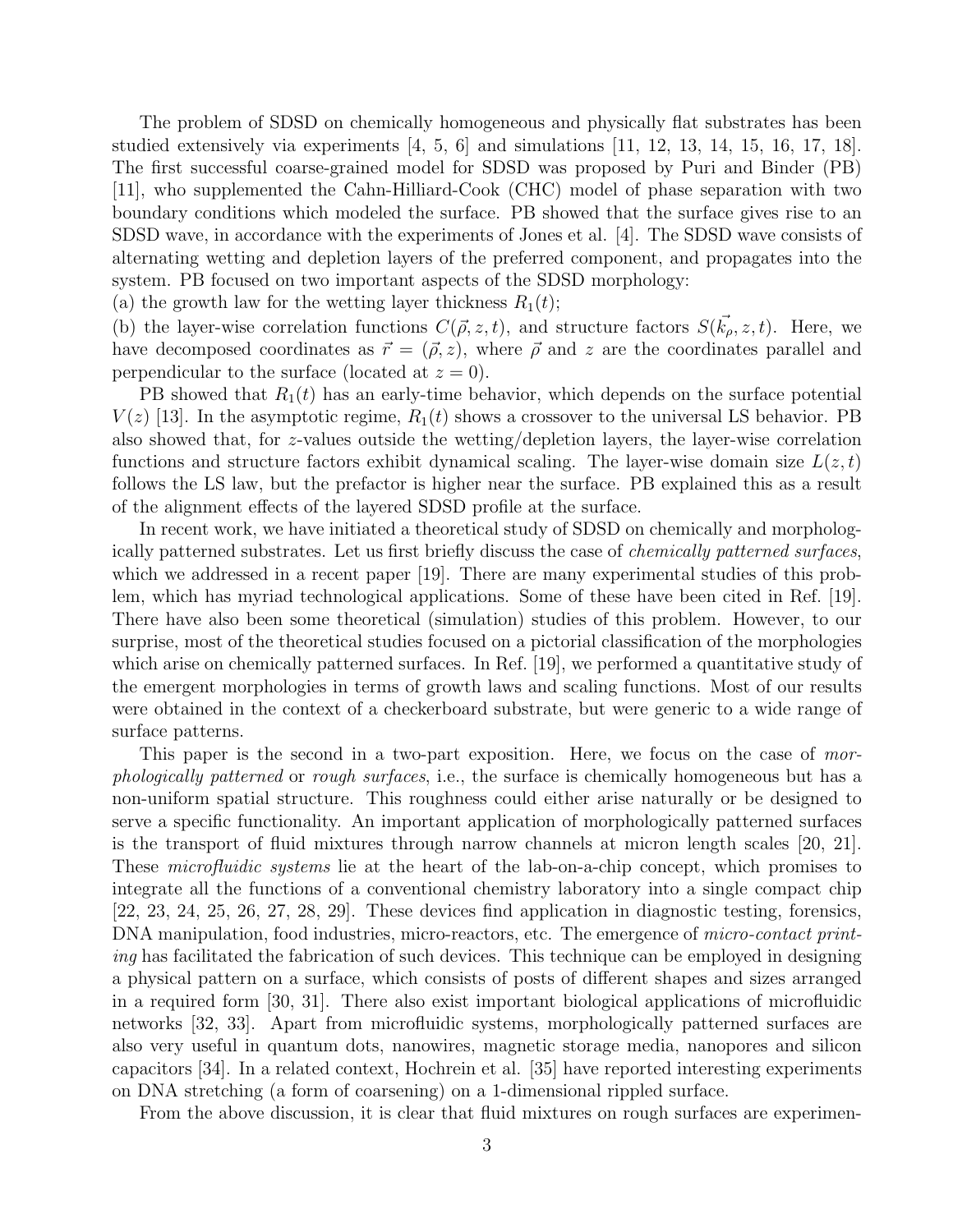

Figure 1: (color online) Schematic of a morphologically patterned substrate, consisting of periodically arranged posts. The post surfaces and the substrate base preferentially attract the A-component of a binary (AB) mixture.

tally very important. However, to the best of our knowledge, there is no theoretical study of SDSD in these systems. The goal of this paper is to address this shortcoming. We study diffusion-driven SDSD in critical mixtures on morphologically patterned substrates. For simplicity, the patterned substrate consists of periodically arranged posts. Fig. 1 is a schematic of such a substrate. As in our previous study on chemically patterned substrates, we consider a simple physical pattern to gain theoretical insights. However, many of our results apply to the case of arbitrary surface patterns. Our primary objectives are to study the following issues:

1) How does the morphology of domains inside the grooves evolve due to the interaction of SDSD waves originating from the multiple surfaces of the substrate?

2) How does the domain morphology depend on the spacing and size of the posts?

3) How does the surface pattern affect the kinetics of segregation adjacent to the substrate?

This paper is organized as follows. In Sec. 2, we describe our modeling and simulation details. The numerical results are presented in Sec. 3. Finally, we summarize our results in Sec. 4.

## 2 Modeling and Simulation Details

We use the PB model [11] to study the effect of morphologically patterned substrates on SDSD. We consider an AB mixture in contact with a substrate S. The base of the substrate is located at  $z = 0$ . The height of S is denoted as  $H(\vec{\rho})$ , where  $\vec{\rho}$  are the coordinates parallel to the base. In our simulations, we use a piece-wise flat function  $H(\vec{\rho})$ . The substrate gives rise to a short-ranged surface potential  $V(\vec{\rho}, z)$ , which acts in a microscopic layer of thickness a:

$$
V(\vec{\rho}, z) = -h_1(\vec{\rho}), \quad H(\vec{\rho}) \le z \le H(\vec{\rho}) + a, = 0, \quad z > H(\vec{\rho}) + a.
$$
 (5)

We will set  $a = 0$  subsequently.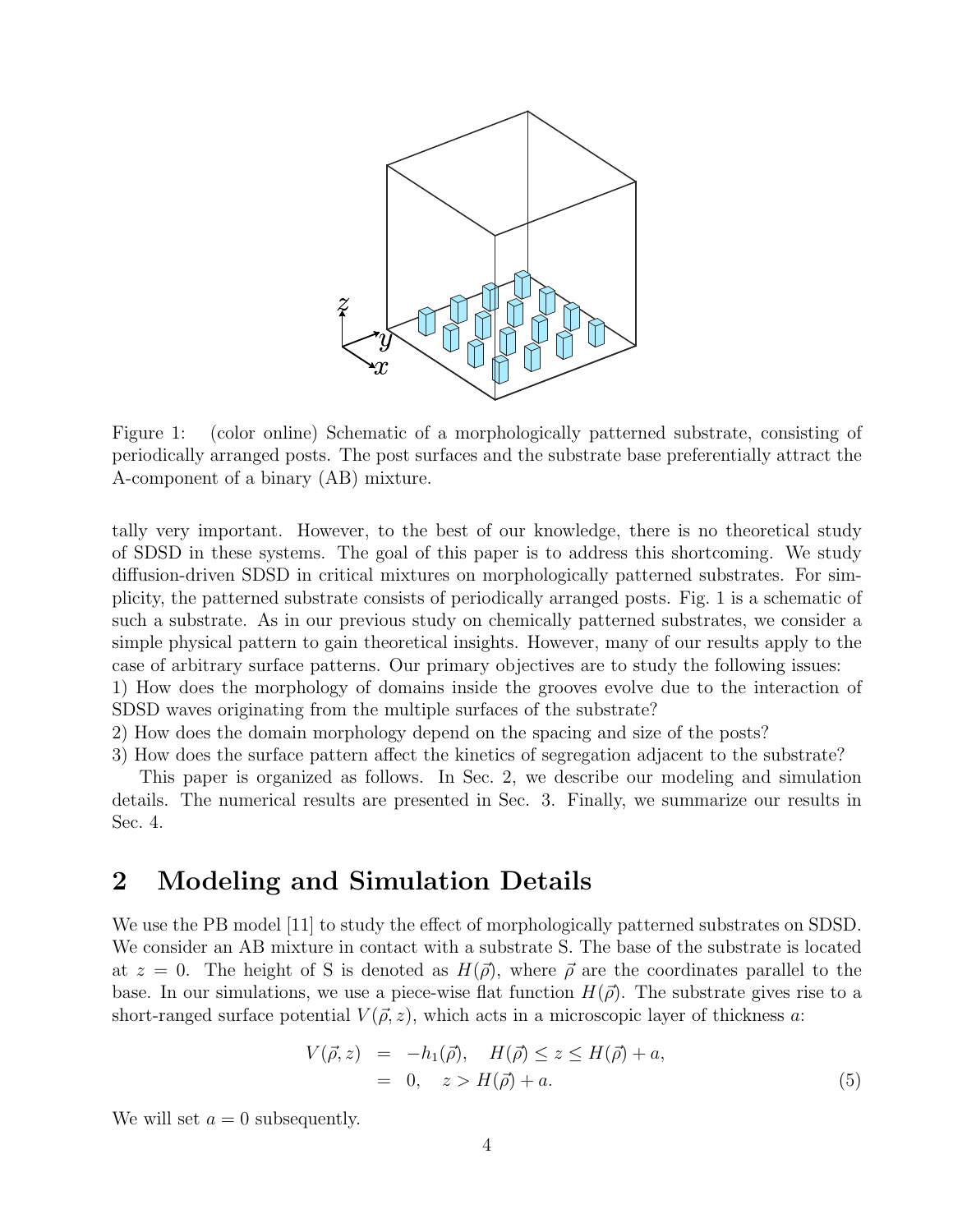In dimensionless units, the free energy functional for an unstable binary mixture in contact with  $S$  is [7, 9]

$$
\mathcal{F}[\psi(\vec{r})] = \int d\vec{\rho} \int_{H(\vec{\rho})}^{\infty} dz \left[ -\frac{\psi^2}{2} + \frac{\psi^4}{4} + \frac{1}{4} (\nabla \psi)^2 \right] \n+ \int d\vec{\rho} \left[ -\frac{g}{2} \psi(\vec{\rho}, H)^2 - h_1(\vec{\rho}) \psi(\vec{\rho}, H) - \gamma \psi(\vec{\rho}, H) \frac{\partial \psi}{\partial z} \Big|_{z=H} + \frac{\tilde{\gamma}}{2} \left( \vec{\nabla}_{\rho} \psi(\vec{\rho}, H) \right)^2 \right] \n\equiv F_b + F_s.
$$
\n(6)

In Eq. (6),  $\psi(\vec{r})$  is the order parameter, which is defined as  $\psi(\vec{r}) = \rho_A(\vec{r}) - \rho_B(\vec{r})$ . Here,  $\rho_i(\vec{r})$ is the concentration of species i at position  $\vec{r}$ . The bulk free energy  $F_b$  has the usual  $\psi^4$ -form, and  $F_s$  is the *surface free energy*. In  $F_s$ , the phenomenological constants  $g, \gamma, \tilde{\gamma}$  are related to the bulk correlation length and other system parameters [7, 9]. The one-sided derivative term  $\partial \psi / \partial z |_{z=H}$  appears due to the absence of neighboring atoms for  $z < H(\vec{\rho})$ . The dependence of surface field strength  $h_1$  on  $\vec{\rho}$  accounts for any chemical inhomogeneities on the substrate, as considered in our earlier paper [19]. In this paper, the substrate is chemically homogeneous with  $h_1(\vec{\rho}) = h_1$ .

We are interested in the kinetics of SDSD, so we consider a time-dependent order parameter field  $\psi(\vec{r}, t)$ . Following PB, this obeys the CHC equation:

$$
\frac{\partial}{\partial t}\psi(\vec{r},t) = \vec{\nabla} \cdot \left[ \vec{\nabla} \left\{ -\psi + \psi^3 - \frac{1}{2}\nabla^2 \psi \right\} + \vec{\theta}(\vec{r},t) \right], \quad z > H(\vec{\rho}). \tag{7}
$$

In Eq. (7),  $\vec{\theta}$  is a vector Gaussian white noise with zero average and dimensionless strength  $\epsilon$ . The surface is modeled by boundary conditions analogous to those in Ref. [19]:

$$
\tau_0 \frac{\partial}{\partial t} \psi(\vec{\rho}, H, t) = h_1(\vec{\rho}) + g\psi(\vec{\rho}, H, t) + \gamma \frac{\partial \psi}{\partial z} \Big|_{z=H} + \tilde{\gamma} \nabla^2_{\rho} \psi(\vec{\rho}, H, t), \tag{8}
$$

$$
0 = \left[ \frac{\partial}{\partial z} \left\{ -\psi + \psi^3 - \frac{1}{2} \nabla^2 \psi \right\} + \theta_z \right]_{z=H} . \tag{9}
$$

Eq. (8) describes nonconserved relaxational kinetics (with time-scale  $\tau_0$ ) of the order parameter at the surface. Eq.  $(9)$  sets the z-component of the surface current to zero, as there is no flux across the substrate. The quantities  $h_1(\vec{\rho}), g, \gamma$  determine the equilibrium phase diagram of the system [7, 9].

Before proceeding, it is important to discuss the relevance of the phenomenological CHC model to the sophisticated applications mentioned earlier, e.g., microfluidics. In this context, we make the following remarks:

1) We have not included hydrodynamic effects in our model, though this can be easily done [36]. Therefore, the results reported here correspond to diffusion-driven phase separation. However, even for the bulk phase separation of fluids, there is an extended diffusive regime prior to the hydrodynamic regime [1]. Thus, our results apply in this regime for SDSD in fluid mixtures. Moreover, the structured substrates considered here disable hydrodynamic transport at larger length scales. Therefore, even at late times, we expect diffusive transport to play an important role for SDSD in fluids.

2) The coarse-grained models used here do not apply at molecular length scales. Thus, our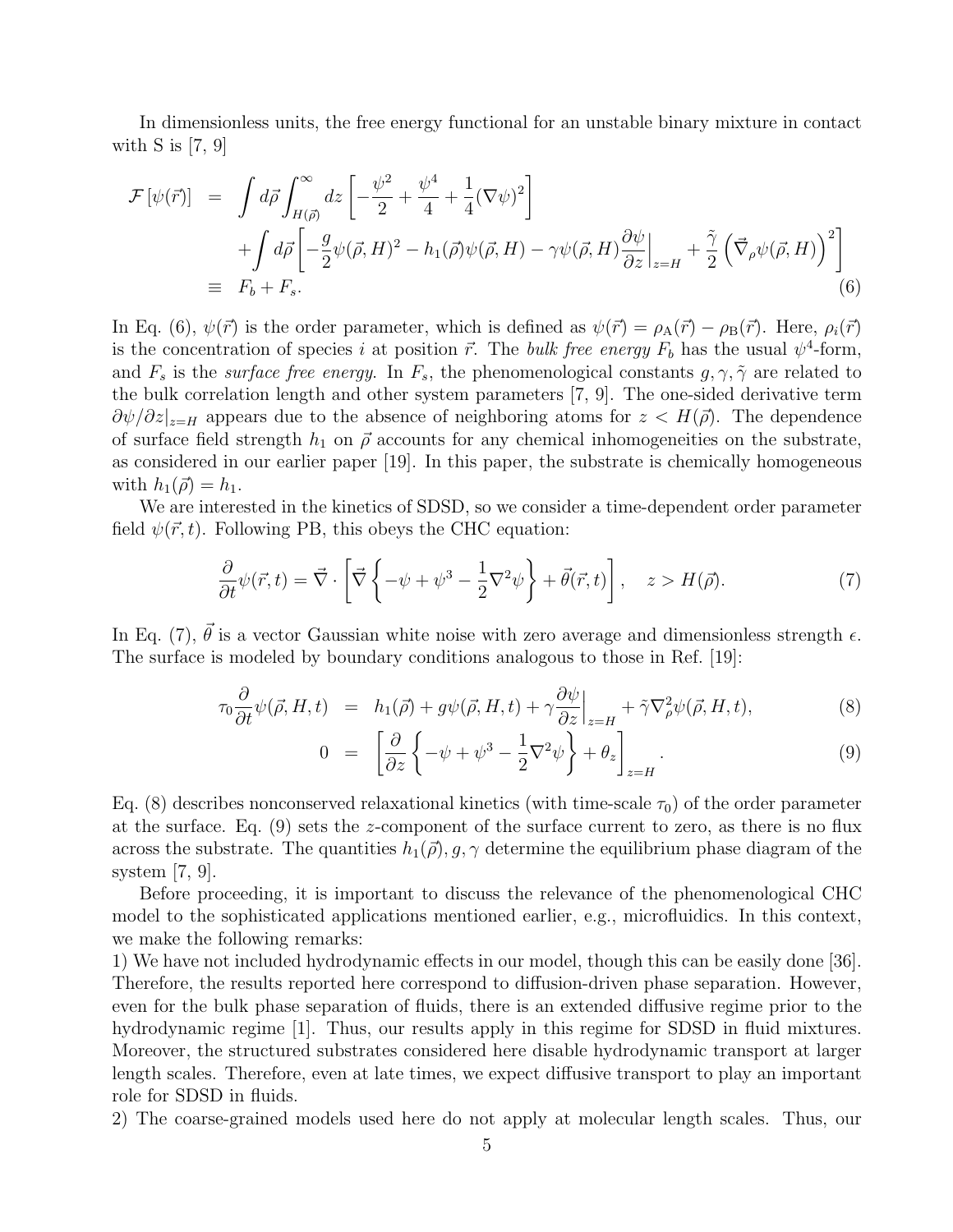results are relevant when the surface structures are at least 1-2 orders of magnitude larger than the molecular scales.

3) We know that *minimal models* can often capture physics even at length-scales and time-scales at which they are not strictly applicable. Therefore, we expect that the universal behaviors studied here (e.g., power-law exponents, dynamical scaling) would be of greater applicability than the restrictions 1) and 2) above would suggest.

In Sec. 3, we will present comprehensive numerical results obtained from a Langevin simulation of the above model. Before proceeding, we provide the details of our simulations, which were performed in  $d = 2$  (system size  $L_x \times L_z = 1024 \times 256$ ), and  $d = 3$  (system size  $L_x \times L_y \times L_z = 256^2 \times 160$ . The morphologically patterned substrate consisted of rectangular posts of size  $M_x \times M_z$  in  $d = 2$ , and  $M_x \times M_y \times M_z$  in  $d = 3$  (see Fig. 1). We set  $M_x = M_y = M_z = M$ , and the linear spacing of the posts was also taken as M in the x, ydirections. In our dimensionless rescaling, the length scale is the bulk correlation length  $\xi_b$ [19]. The pattern sizes are measured in units of  $\xi_b$  (e.g.,  $M = 8, 16, 32$ ). Thus, the substrate is modulated on a macroscopic length scale. This is necessary for consistency with our coarsegrained CHC model. The post surfaces and the base attracted A with a surface field  $h_1 = 1.0$ . The other parameter values were  $g = -0.4$ ,  $\gamma = 0.4$ , which corresponds to a CW equilibrium for a flat surface. The lateral diffusion constant was set as  $\tilde{\gamma} = 0.0$  as the order parameter is uniform on the substrate. The noise amplitude  $\epsilon = 0.041$ , corresponding to deep quenches with  $T \simeq 0.22 T_c$  [7, 9].

The boundary conditions in Eqs. (8)-(9) were applied at  $z = H(\vec{\rho})$ . We applied flat and zero-flux boundary conditions (mimicking a semi-infinite geometry) at  $z = L_z$ .

$$
0 = \frac{\partial \psi}{\partial z}\Big|_{z=L_z},\tag{10}
$$

$$
0 = \left[\frac{\partial}{\partial z}\left\{-\psi + \psi^3 - \frac{1}{2}\nabla^2\psi\right\} + \theta_z\right]_{z=L_z}.\tag{11}
$$

Periodic boundary conditions were applied in the x- and y-directions.

We used the Euler-discretization technique to solve Eqs.  $(7)-(11)$ . The discretization mesh sizes were  $\Delta x = 1.0$  and  $\Delta t = 0.03$ , which yield a stable numerical scheme. The initial condition for the  $\psi$ -field was taken to be a small-amplitude random fluctuation,  $\psi(\vec{r},0) = 0 + \phi$ , where  $\phi$ was uniformly distributed in [−0.01, 0.01]. The average value  $\psi_0 = 0$  corresponds to a critical composition, consisting of 50% A and 50 % B. This initial condition mimicked the disordered state at the time of the quench below  $T_c$  ( $t = 0$ ). In Sec. 3, we will also present statistical data for the  $d = 3$  case. This was obtained as an average over 25 independent runs with different initial conditions and noise realizations.

## 3 Detailed Numerical Results

Let us first discuss some representative results for the  $d = 2$  case. This will set the stage for our discussion of the  $d = 3$  results. In Fig. 2, we present evolution snapshots for  $d = 2$  systems with post sizes  $M = 16$  (upper frames) and  $M = 32$  (lower frames). The posts are located in the region  $z \in [0, M]$ , and are wetted by A. Let us focus first on the evolution for  $M = 16$ in Figs.  $2(a)$ -(b) The posts/grooves rapidly develop a layer rich in A followed by a depletion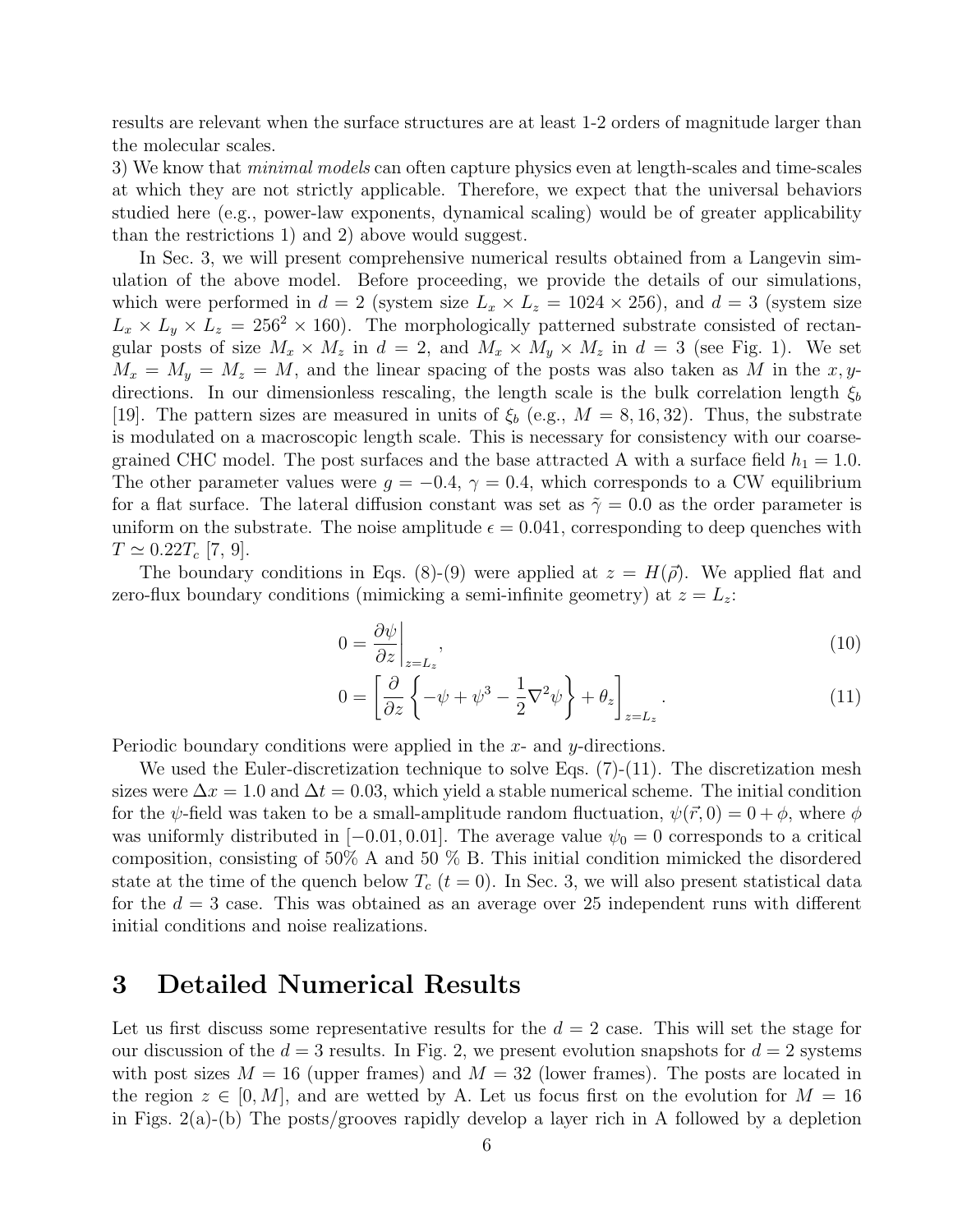

Figure 2: (color online) Snapshots of the order parameter field  $\psi(\vec{r},t)$  in  $d=2$  for a critical mixture. The snapshots correspond to (a)  $M = 16, t = 300,$  (b)  $M = 16, t = 5400,$  (c)  $M = 32, t = 300,$  (d)  $M = 32, t = 5400$ . The A-rich regions  $(\psi > 0)$  are marked in black, while the B-rich regions ( $\psi$  < 0) are unmarked. The posts at the bottom ( $z = 0$ ) are marked blue. The post sizes are  $M \times M$ , and they are spaced M apart. The system size is  $L_x \times L_z$  with  $L_x = 1024, L_z = 256$ . For clarity, we only show the  $\psi$ -field for a region of size  $512 \times 256$ .

layer – all surfaces give rise to SDSD waves which propagate away from the surface. There is an interesting linear stability analysis by Fischer et al. [17, 18], which identifies the dominant modes in the early stages of SDSD on a flat substrate. It would be useful to perform a similar analysis in the present context. At early times  $(t = 300 \text{ in Fig. } 2(a))$ , the depletion layers of these waves merge so that the grooves are B-rich. At later times  $(t = 5400$  in Fig. 2(b)), the grooves are filled by A and the wetting layer blankets the physical pattern. For times greater than the "filling time"  $t_f$ , the evolution is analogous to that for a flat substrate [11, 13]. As usual, we see bulk phase separation for "large" values of  $z$  – we will see shortly how the depth profiles of the order parameter are used to identify the bulk. A similar scenario applies for  $M = 32$  in Figs. 2(c)-(d) with the following differences:

(a) At early times  $(t = 300)$ , we see droplets of the A-phase in the grooves. These arise from the union of secondary wetting layers in the SDSD waves originating from the post/groove surfaces.

(b) As expected, the filling time  $t_f$  increases with M. Thus, the grooves are still unfilled at  $t = 5400$  for  $M = 32$  – see Fig. 2(d). The wetting-layer growth obeys  $R_1(t) \sim t^{1/3}$  [13], suggesting that  $t_f \sim M^3$ .

In Fig. 3, we show the order parameter profiles in the snapshots of Fig. 2 at  $z = M/2$ . The upper frame [Fig. 3(a)] plots  $\psi(x, M/2, t)$  vs. x for  $M = 16$  at  $t = 300, 1800, 5400$ . The lower frame [Fig. 3(b)] is the analogous plot for  $M = 32$ . This figure confirms the observations made above in the context of interference of the SDSD waves.

Let us next present detailed results for the  $d = 3$  case. Our results correspond to post sizes  $M = 16$  with a spacing  $M = 16$ , unless mentioned otherwise. In Fig. 4, we show snapshots of the  $\psi$ -field inside the grooves at  $z = M/2$ . The times in Fig. 4 are all less than  $t_f$ . For  $t = 90$  $[Fig. 4(a)]$ , the SDSD waves from the post/groove surfaces show secondary wetting layers, which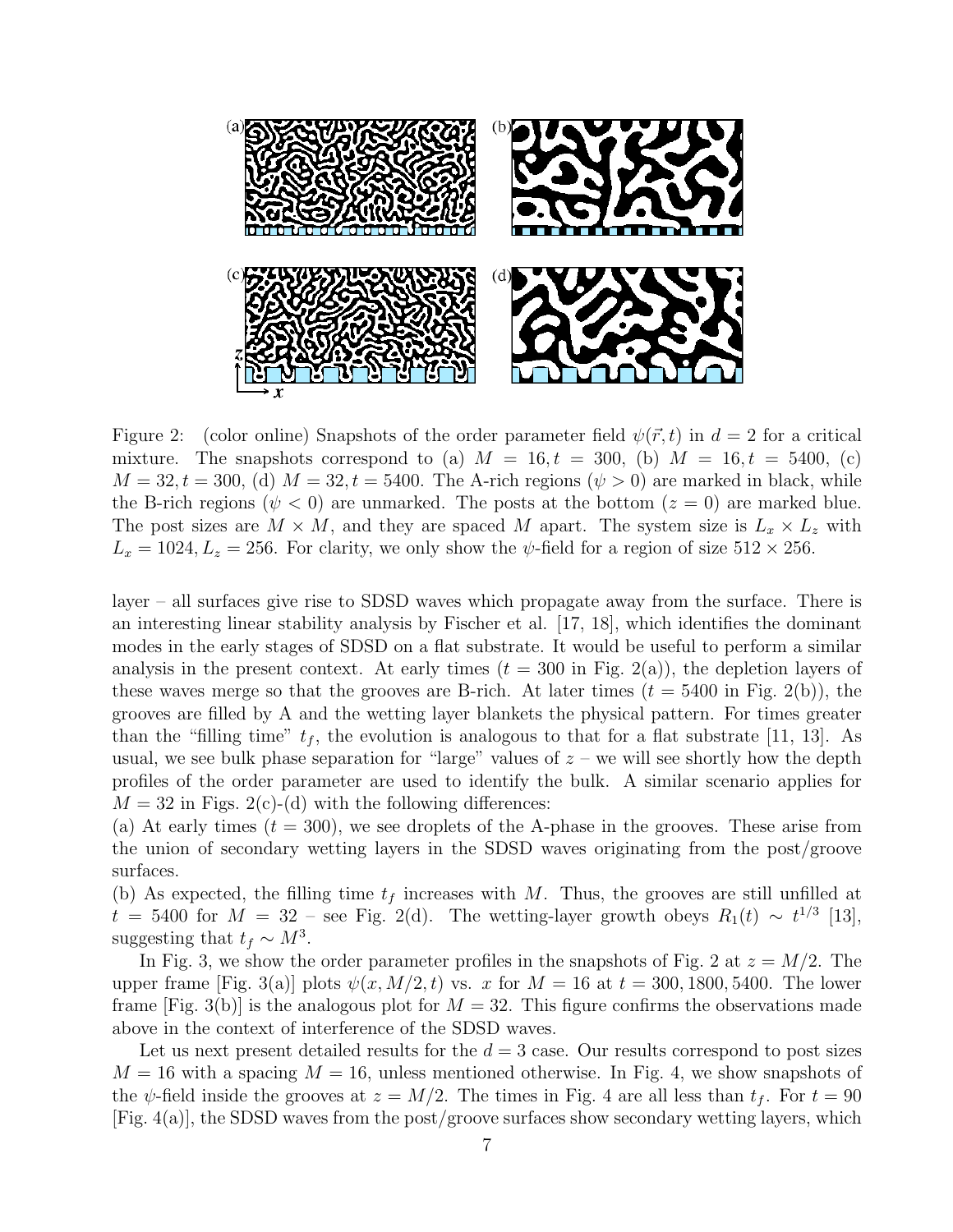

Figure 3: Order parameter profiles for the snapshots in Fig. 2 at (a)  $z = 8$  for  $M = 16$ , (b)  $z = 16$  for  $M = 32$ . We plot  $\psi(x, z, t)$  vs. x at  $t = 300, 1800$  and 5400, as indicated.

interfere to form a regular array of A-rich droplets. Clearly, an appropriate lay-out of posts on the substrate could be used to tailor any desired mesoscale structure. In the present case, the array of droplets is transient, but it can be frozen in several ways. The secondary wetting layers are gone by  $t = 900$  [Fig. 4(b)], leaving only the wetting and depletion layers. The filling process has begun by  $t = 1800$  [Fig. 4(c)], and is almost complete by  $t = 3150$  [Fig. 4(d)].

In Fig. 5, we study the effect of the post size on the morphology inside the grooves. We plot the  $\psi$ -field at  $t = 900$  and  $z = M/2$  for  $M = 8, 16, 32$  in Figs. 5(a)-(c), respectively. As discussed earlier, the filling is faster for smaller M. The snapshot for  $M = 8$  already shows that the grooves are filled with A up to  $z = M/2$ . For  $M = 16$ , the depletion layers of the SDSD waves have merged to form a B-rich morphology with A-rich wetting layers on the post surfaces. For  $M = 32$ , the interference of SDSD waves gives rise to a complex and beautiful morphology. The difference in the morphologies for  $M = 16, 32$  is a result of (a) the distance between the posts, which determines the time-scale of interference of the SDSD waves; and (b) the height of the posts, which determines the filling time. Of course, the grooves in the  $M = 32$  system will only be filled on much longer time-scales  $(t_f \sim M^3)$ . It is difficult to access these time-scales with the Euler discretization scheme used here as this requires a small value of the time increment. However, a more efficient implicit discretization scheme [37] would permit simulations up to much longer times.

We next focus on the evolution morphology above the grooves for  $M = 16$ . The left panels of Fig. 6 show the evolution at  $z = 17$  (just above the grooves). The drainage of A into the grooves results in a complex evolution at  $z = 17$ , with the average value of  $\psi$  changing substantially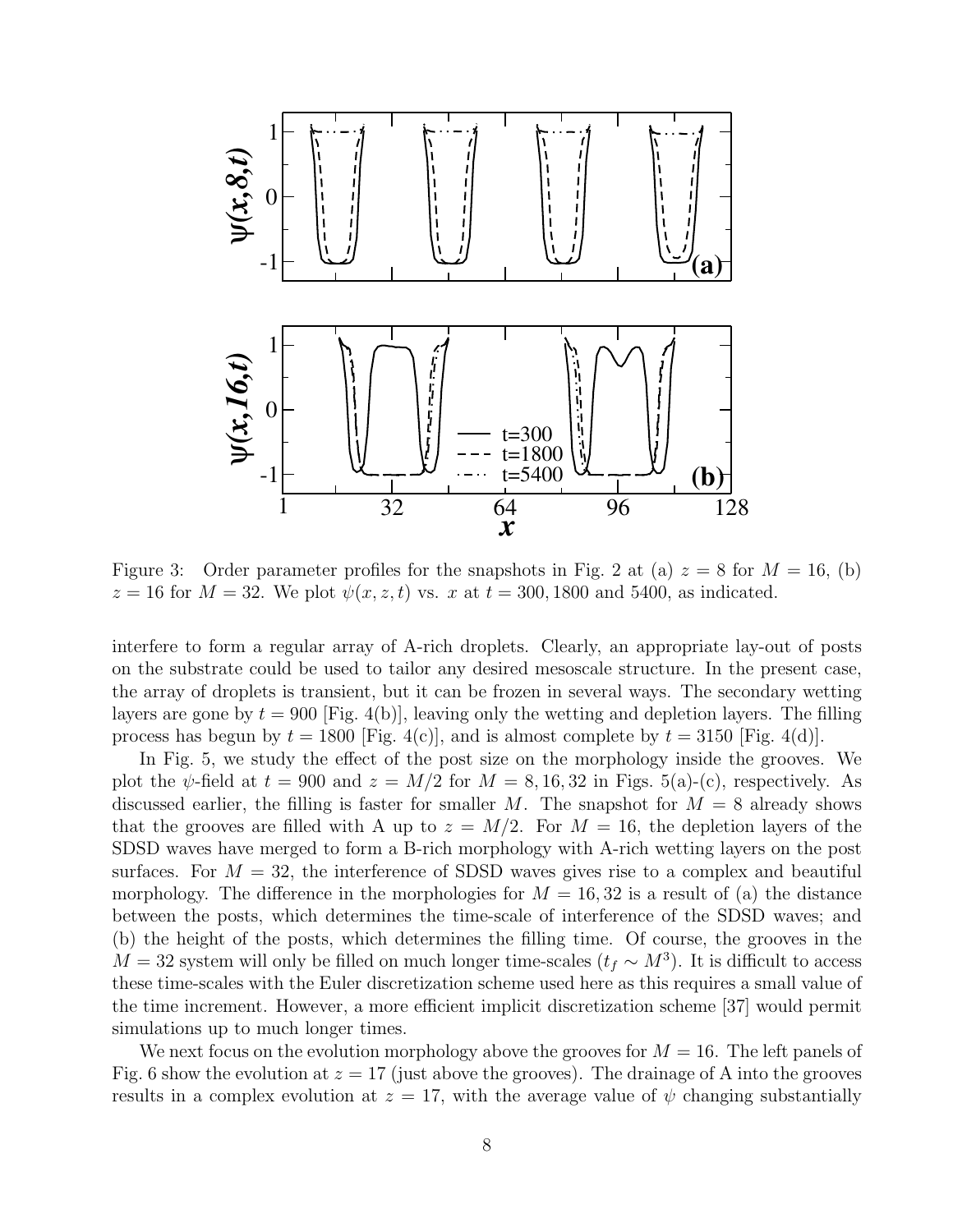

Figure 4: (color online) Snapshots of the  $\psi$ -field in  $d = 3$  at (a)  $t = 90$ , (b)  $t = 900$ , (c)  $t = 1800$ , and (d)  $t = 3150$ . The system size is  $256<sup>2</sup> \times 160$ , and the post size is  $16<sup>3</sup>$  with a spacing of 16. We show snapshots at  $z = 8$  (in the grooves). The A-rich regions  $(\psi > 0)$  are marked red, and the B-rich regions ( $\psi$  < 0 are marked green. The posts are unmarked.

with time. (This will be confirmed shortly.) However, the imprint of the underlying pattern is seen in the snapshots for  $t < t_f$ . The picture at  $t = 6300$  [Fig. 6(c)] corresponds to the grooves being almost full. For  $t > t_f \approx 7000$ , the  $z = 17$  layer is absorbed into the growing wetting layer. By this time, the surface pattern has been blanketed by the wetting layer. As stated earlier, the subsequent evolution is analogous to that for the flat substrate. For purposes of reference, the right panels of Fig. 6 show the evolution at  $z = 120$ , corresponding to the bulk. These snapshots show the typical bicontinuous morphology of spinodal decomposition in a critical mixture.

How do we distinguish between the surface region and the bulk? In Fig.  $7(a)$ , we plot the laterally-averaged order parameter profiles  $\psi_{av}(z, t)$  vs. z [4, 11] at 4 different times. These are obtained from a typical evolution in Fig. 6 by averaging  $\psi(x, y, z, t)$  in the x- and ydirections. We further average the data over 25 independent runs. The "surface region" shows a systematic profile, whereas the "bulk region" has  $\psi_{av}$  fluctuating around 0. Clearly, the surface region propagates into the bulk with time. These depth profiles show a fast mode and a *slow mode*. The fast mode corresponds to the relaxational dynamics of  $\psi$  due to the boundary conditions. The substrate rapidly becomes enriched in A and  $\psi_{av}(z = 17, t) \simeq 1.0$ at  $t = 270$ . Then, the slow mode driven by bulk phase separation becomes operational. This destroys the early-time layered structure and  $\psi_{av}(z = 17, t) \simeq 0.2$  at  $t = 3600$ . The system then develops a stable SDSD profile consisting of a wetting layer followed by a depletion layer, which propagates into the bulk. The secondary wetting layer seen at  $t = 6300$  is ultimately destroyed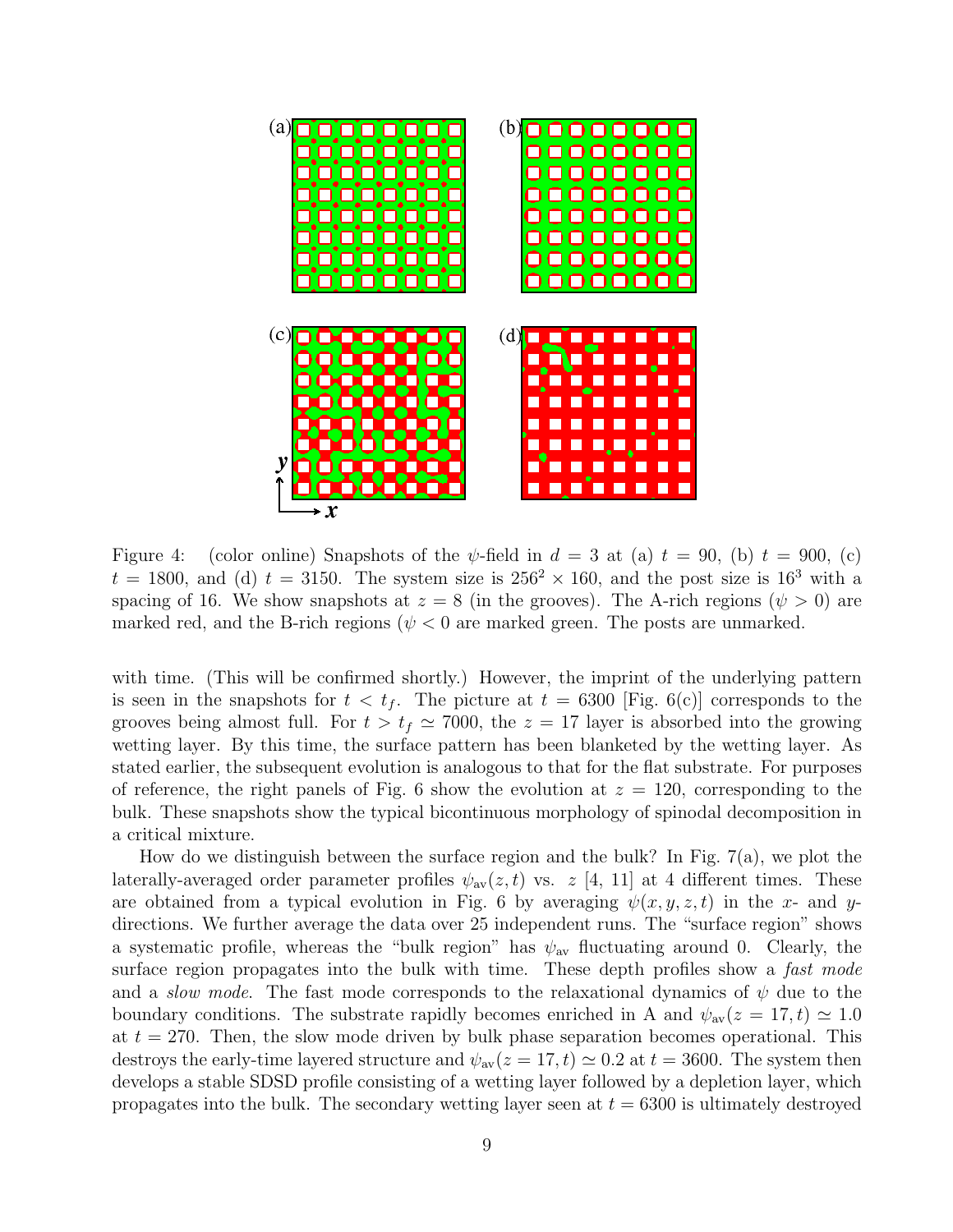

Figure 5: (color online) Snapshots of the  $\psi$ -field for a critical mixture at  $t = 900$ . The color coding is the same as Fig. 4. We show snapshots at  $z = M/2$  for (a)  $M = 8$ , (b)  $M = 16$ , and (c)  $M = 32$ .

by the bulk phase separation. The surface profile extends up to  $z \approx 60, 70, 90, 100$  at times  $t = 270, 900, 3600, 6300$ , respectively. In Fig. 7(b), we plot  $\psi_{av}(z, t)$  vs. t for 4 different values of z. This shows how the off-criticality in different layers evolves with time. It is non-monotonic for  $z = 17, 20$  because of the presence of the fast and slow modes seen in Fig. 7(a). For  $z = 120$ , there is no systematic time-dependence ( $\psi_{av} \simeq 0.0$ ) over the window of our simulation. Hence, we consider  $z = 120$  as lying in the bulk region.

Let us quantitatively characterize the evolution in layers adjacent to the posts. This evolution was shown pictorially for  $z = 17$  in Fig. 6. For this purpose, we calculate the *layer-wise* correlation function:

$$
C(\vec{\rho}, z, t) = \frac{1}{L_x \times L_y} \int d\vec{R} \left[ \langle \psi(\vec{R}, z, t) \psi(\vec{R} + \vec{\rho}, z, t) \rangle - \langle \psi(\vec{R}, z, t) \rangle \langle \psi(\vec{R} + \vec{\rho}, z, t) \rangle \right]. \tag{12}
$$

As the morphology is isotropic in the  $(x, y)$ -plane, we spherically average  $C(\vec{\rho}, z, t)$  to obtain  $C(\rho, z, t)$ . Fig. 8(a) is a scaling plot, where we superpose data for  $C(\rho, z, t)$  vs.  $\rho/L(z, t)$  from 3 different times  $\lt t_f \simeq 7000$ . The length scale  $L(z, t)$  is defined as the distance over which  $C(\rho, z, t)$  decays to half its maximum value. We see that the data does not scale because the off-criticality changes continuously over this time-window – see Fig.  $7(b)$ . The scaling function is known to depend on the off-criticality [1]. In Fig. 8(a), we also plot the bulk scaling function, obtained from the  $z = 120$  data. The *layer-wise structure factor*  $S(\vec{k}_\rho, z, t)$  is defined as the Fourier transform of  $C(\vec{\rho}, z, t)$  at wave vector  $\vec{k}_o$ :

$$
S(\vec{k}_{\rho}, z, t) = \int d\vec{\rho} e^{i\vec{k_{\rho}} \cdot \vec{\rho}} C(\vec{\rho}, z, t).
$$
 (13)

We spherically average  $S(\vec{k}_\rho, z, t)$  in the  $\vec{k}_\rho$ -plane to obtain  $S(k_\rho, z, t)$ . The dynamical scaling form of  $S(k_\rho, z, t)$  is the appropriate generalization of Eq. (3).

$$
S(k_{\rho}, z, t) = L(z, t)^{d} f [k_{\rho} L(z, t)].
$$
\n(14)

In Fig. 8(b), we plot scaled data for  $L(z,t)^{-2}S(k_{\rho}, z, t)$  vs.  $k_{\rho}L(z,t)$  for the same times as in Fig. 8(a). The bulk data is shown as a solid line. In the limit of large  $k_{\rho}$ , the structure factor data is consistent with the well-known *Porod's law* [38, 39]:  $S(k_{\rho}, z, t) \sim k_{\rho}^{-3}$ . This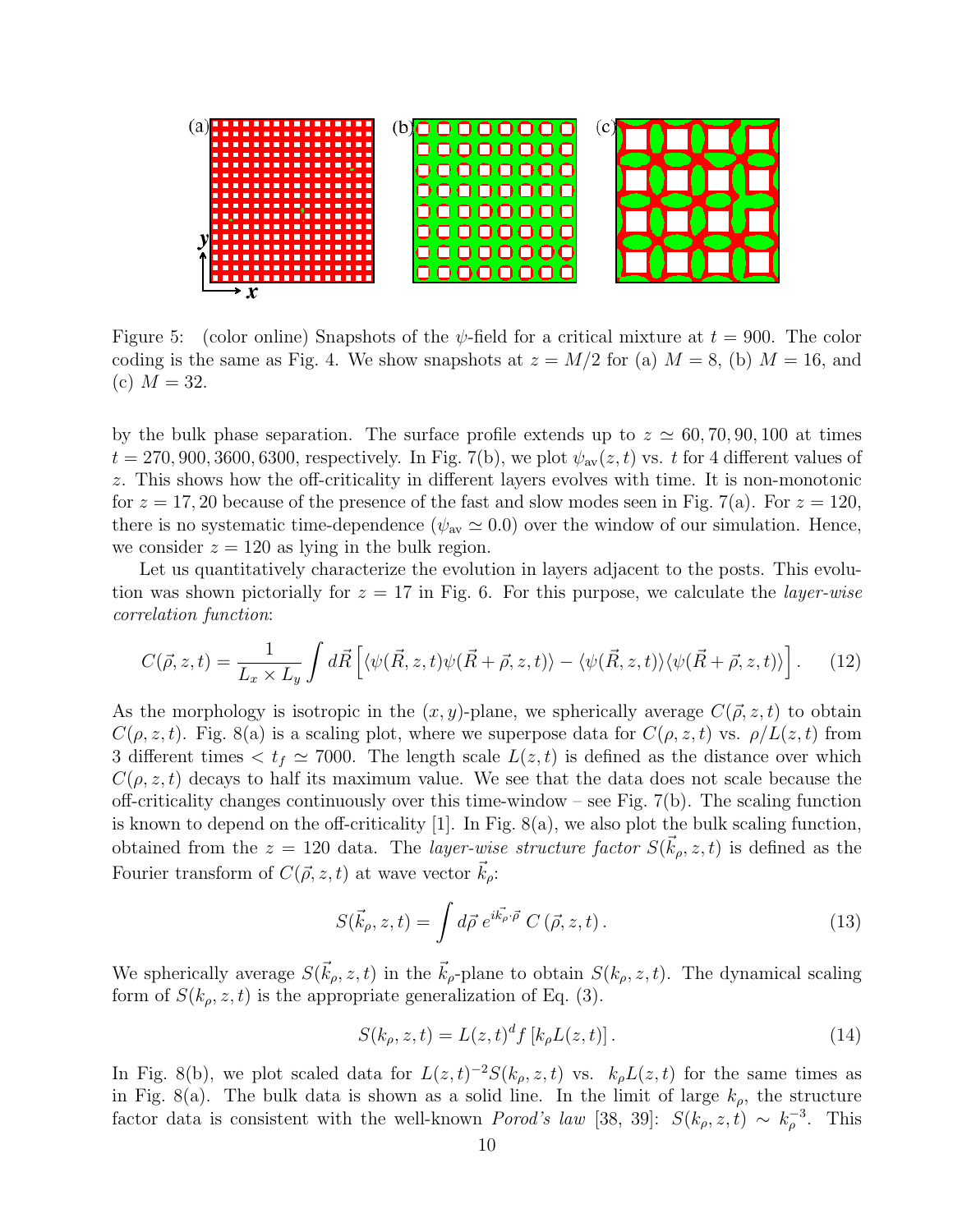

Figure 6: (color online) Snapshots of the  $\psi$ -field in the  $(x, y)$ -plane for a critical binary mixture. The color coding is the same as Fig. 4. The left-hand frames correspond to  $z = 17$ at (a)  $t = 900$ , (b)  $t = 3600$ , and (c)  $t = 6300$ . The right-hand frames correspond to  $z = 120$ (bulk) at (d)  $t = 900$ , (e)  $t = 3600$ , and (f)  $t = 6300$ .

is a consequence of scattering from sharp interfaces, which are always present in the domain morphology (see Fig. 6).

Finally, in Fig. 9, we show the time-dependence of the layer-wise domain scale:  $L(z, t)$ vs. t for  $z = 17, 32, 64, 120$ . The bulk data  $(z = 120)$  is consistent with the LS growth law,  $L(t) \sim t^{1/3}$ , as expected. Similarly, the  $z = 64$  data is consistent with the LS growth law up to  $t \approx 8000$ . The deviation seen for  $t > 8000$  is a result of the  $z = 64$  region entering the surface region – see Fig. 7. The layers with  $z = 17,32$  are strongly off-critical for almost the entire duration of our simulation (see Fig. 7). Therefore, we do not observe a systematic behavior for the "growth" of fluctuations in this off-critical background.

### 4 Summary and Discussion

Let us conclude this paper with a summary and discussion of our results in this two-part exposition. We have used the Puri-Binder (PB) model [11] to numerically study surface-directed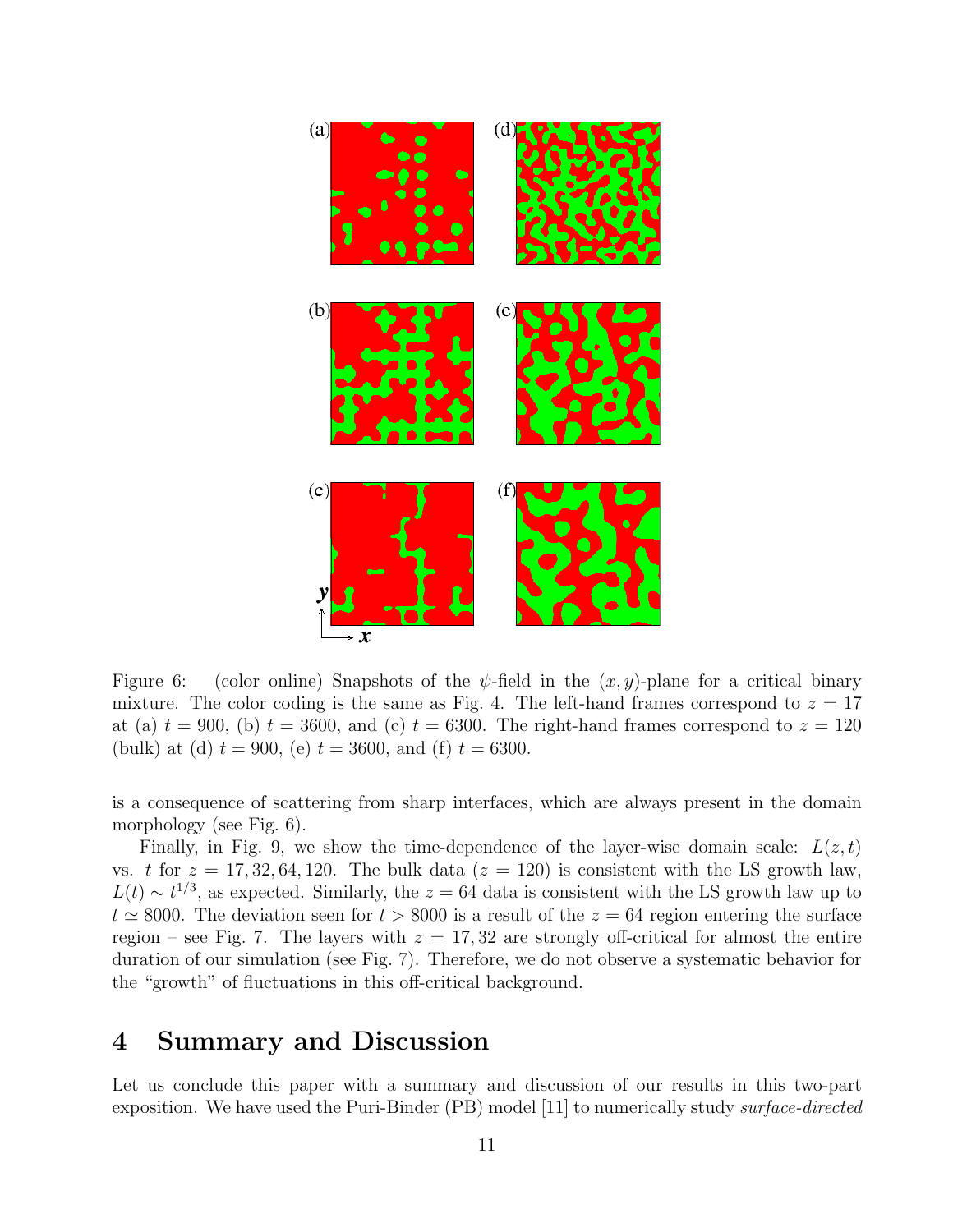

Figure 7: (color online) (a) Laterally averaged profiles,  $\psi_{av}(z, t)$  vs. z. We show data for 4 different times, as specified. (b) Plot of  $\psi_{av}(z, t)$  vs. t for  $z = 17, 32, 64, 120$  (bulk).

spinodal decomposition (SDSD) on patterned substrates. Such substrates may arise naturally, or they may be structured with specific functionalities in mind. There has been huge experimental interest in SDSD on patterned substrates, due in large part to their multiple technological applications. However, our theoretical understanding of this problem is very poor. In the case of chemically heterogeneous surfaces, there have been some preliminary theoretical studies of the emergent morphologies. On the other hand, for morphologically patterned substrates, there appear to be no such studies to the best of our knowledge.

In the present exposition, we have tackled the ambitious task of providing a quantitative theoretical basis for SDSD on patterned substrates. In our first paper [19], we discussed surfaces which were chemically heterogeneous but physically flat. In this paper, we have focused on surfaces which are chemically homogeneous but physically non-uniform. In both papers, we have considered substrates with simple representative patterns. However, many of our results apply to the case of arbitrary surface patterns.

A summary of the results in our first paper has already been presented therein. Our salient results in this second paper are as follows:

(a) In the grooves, the interference of SDSD waves can be used to tailor specific structures in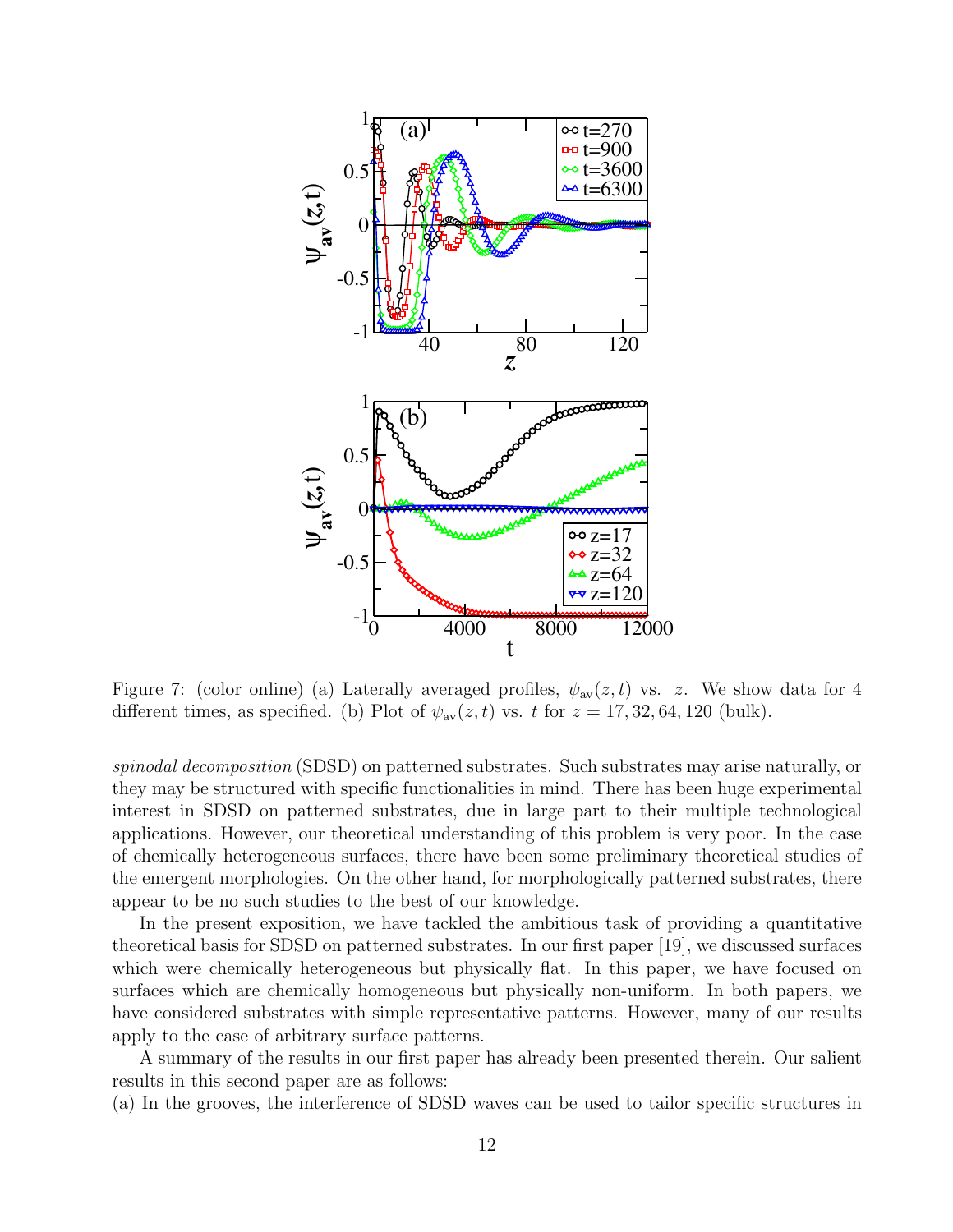

Figure 8: (color online) (a) Scaling plot of layer-wise correlation functions,  $C(\rho, z, t)$  vs.  $\rho/L(z,t)$  for  $z = 17$  and 3 different times, as mentioned. The length scale  $L(z,t)$  is the distance over which  $C(\rho, z, t)$  falls to half its maximum value  $[C(\rho = 0, z, t) = 1]$ . The solid line denotes the  $z = 120$  data at  $t = 5400$ , which corresponds to the bulk. (b) Scaling plot of layer-wise structure factors,  $S(k_\rho, z, t)L(z, t)^{-2}$  vs.  $k_\rho L(z, t)$ , for the data in (a). The dashed line labeled  $k_{\rho}^{-3}$  denotes the Porod law.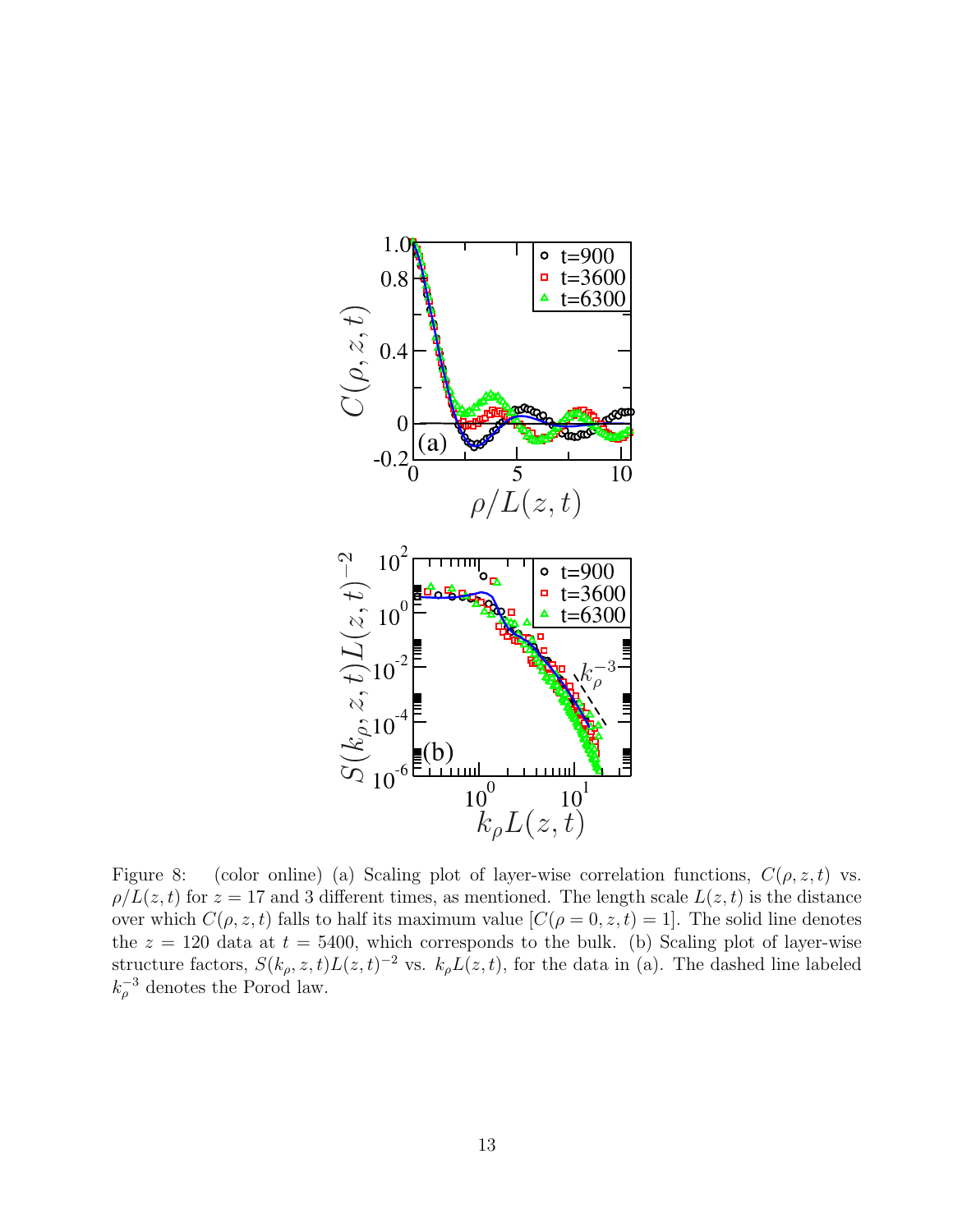

Figure 9: (color online) Log-log plot of layer-wise domain scale,  $L(z, t)$  vs. t. We show data for different values of z, as specified. The line labeled  $t^{1/3}$  denotes the LS growth law.

the phase-separating mixture. A simple checkerboard array, as considered here, already yields a range of fascinating morphologies on adjusting the size and spacing of the posts. These mesoscale structures can be frozen by a variety of methods, e.g., a photo-induced chemical reaction  $A \rightleftharpoons B$  [40], introduction of quenched disorder, etc.

(b) Once the grooves are filled (i.e., after the filling time  $t_f$ ), SDSD on a morphologically patterned substrate is analogous to that on a flat surface.

(c) There is a complex pattern dynamics just above the grooves, due to the propagation of the wetting layer into the bulk. This can be characterized by layer-wise correlation functions, structure factors, growth laws, etc. As expected, the bulk of the system exhibits dynamical scaling and Lifshitz-Slyozov (LS) growth. However, the boundary which demarcates the bulk region from the *surface region* is time-dependent. We were surprised to see how deep the surface region can extend at late times. We emphasize that this is not due to the surface-molecule interactions which have a microscopic range. Rather, it is because of the establishment and propagation of SDSD waves.

The above results (a)-(c) apply for arbitrary surface patterns with appropriate modifications. Moreover, we also expect scaling laws to be robust. For example, the filling time for a generic surface pattern of height  $\sim H$  should scale as  $t_f \sim H^3$ .

This is a fascinating subject which clearly requires much more theoretical investigation. For example, we have focused on segregation via diffusive transport, as in solid mixtures. However, many experiments involve fluid mixtures, where velocity fields can alter the kinetics of SDSD [41, 42]. The role of hydrodynamics in SDSD on patterned substrates is an open problem of great interest. Further, in the present study, we have studied critical mixtures which consist of 50 % A and 50 % B. The introduction of off-criticality and nucleation would significantly affect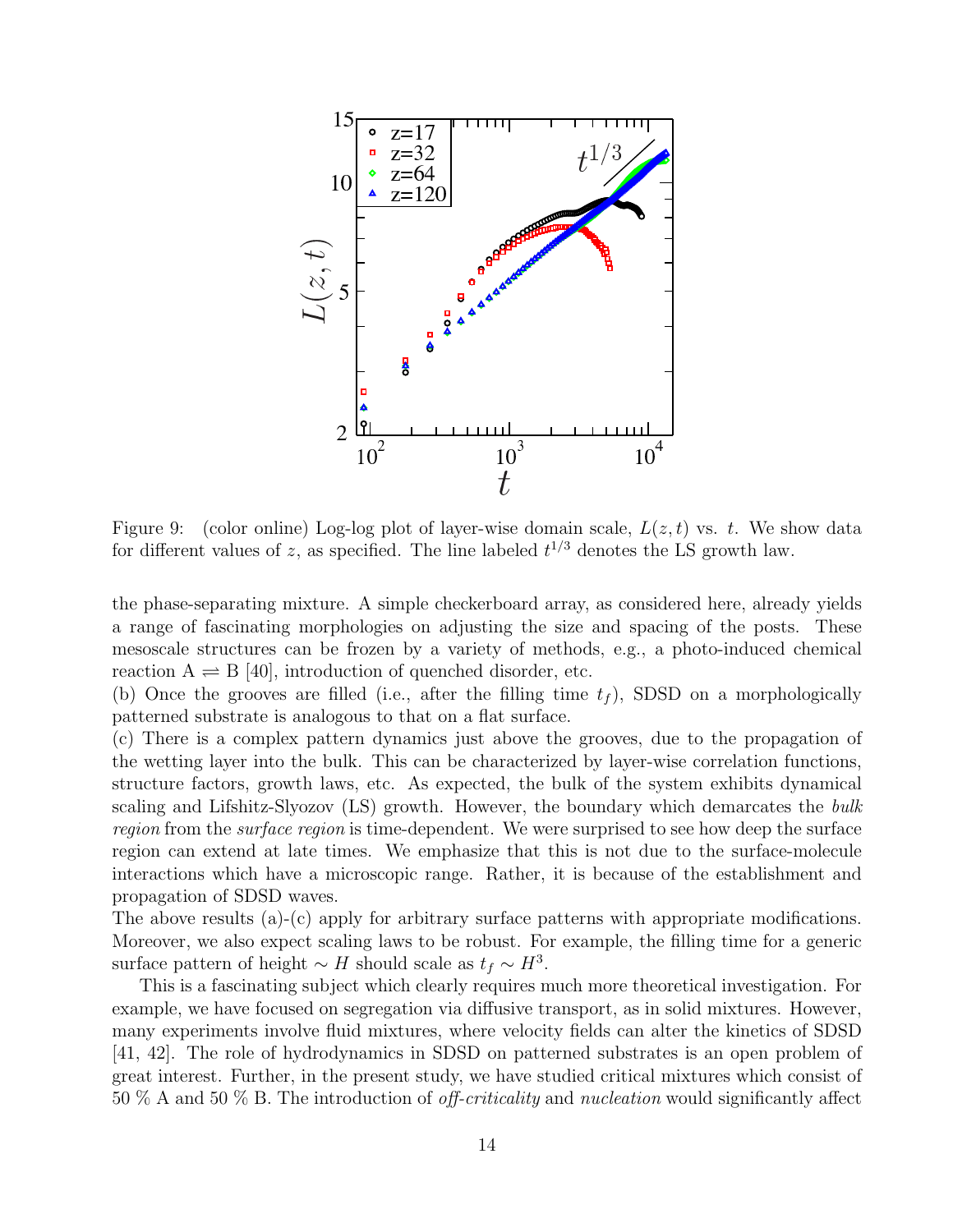the emergent morphologies [13]. The above are just two classes of problems, out of many possible future directions. It is our hope that the present studies will generate fresh experimental and theoretical interest in the classical problem of SDSD.

Acknowledgments: PD acknowledges financial support from the Council of Scientific and Industrial Research, India.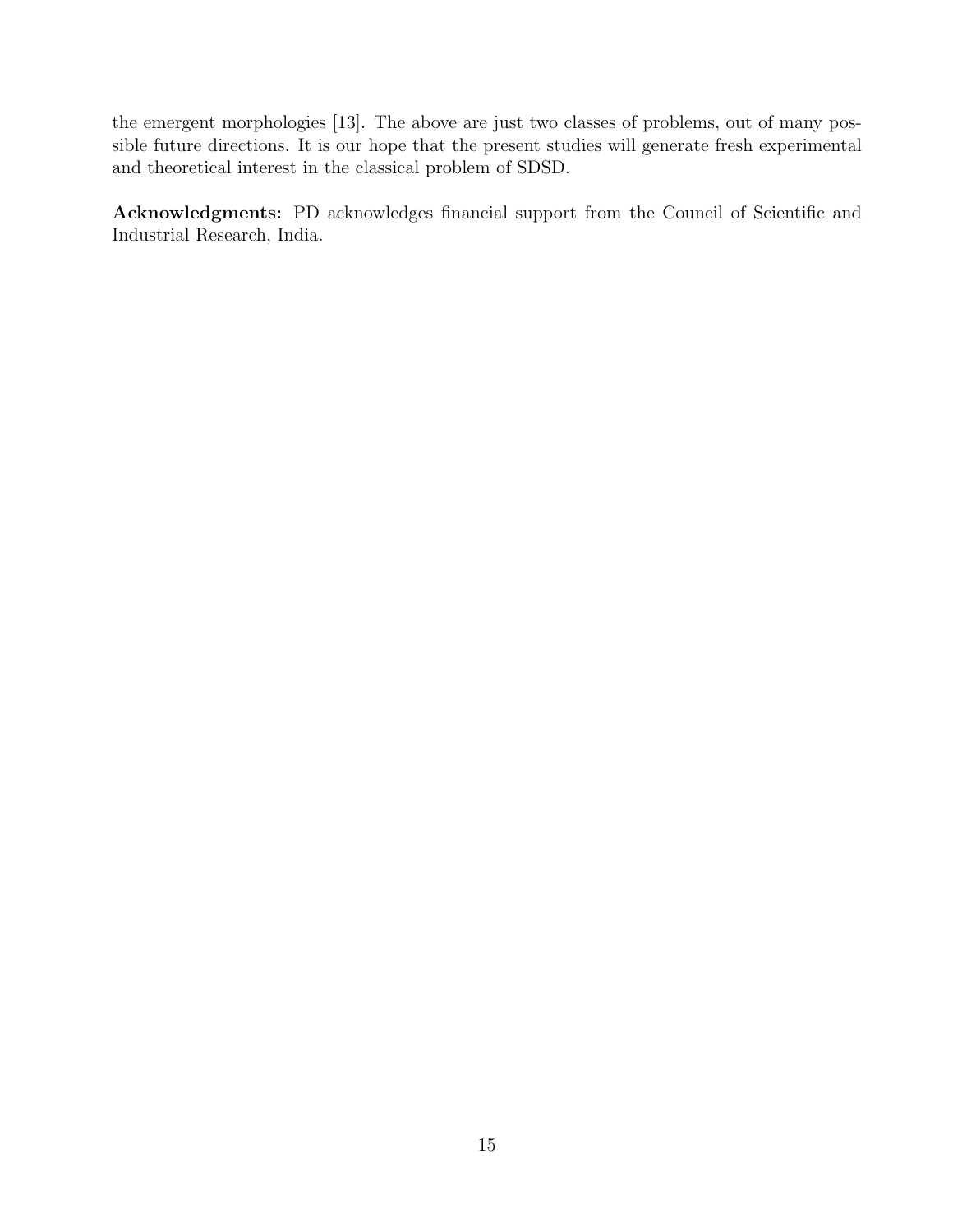# References

- [1] S. Puri and V.K. Wadhawan (eds.), Kinetics of Phase Transitions, CRC Press (Taylor and Francis), Boca Raton (2009).
- [2] I.M. Lifshitz and V.V. Slyozov, J. Phys. Chem. Solids 19, 35 (1961).
- [3] D.A. Huse, Phys. Rev. B 34, 7845 (1986).
- [4] R.A.L. Jones, L.J. Norton, E.J. Kramer, F.S. Bates and P. Wiltzius, Phys. Rev. Lett. 66, 1326 (1991).
- [5] G. Krausch, Mater. Sci. Eng. R Rep. 14, 1 (1995).
- [6] M. Geoghegan and G. Krausch, Prog. Polym. Sci. 28, 261 (2003).
- [7] S. Puri and H.L. Frisch, J. Phys.: Condens. Matter 9, 2109 (1997).
- [8] K. Binder, J. Non-Equilib. Thermodyn. 23, 1 (1998).
- [9] S. Puri, J. Phys.: Condens. Matter 17, R101 (2005).
- [10] T. Young, Philos. Trans. R. Soc. London 95, 65 (1805).
- [11] S. Puri and K. Binder, Phys. Rev. A 46, R4487 (1992); Phys. Rev. E 49, 5359 (1994).
- [12] S. Puri, K. Binder and H.L. Frisch, Phys. Rev. E 56, 6991 (1997).
- [13] S. Puri and K. Binder, Phys. Rev. Lett. 86, 1797 (2001); Phys. Rev. E 66, 061602 (2002).
- [14] R.C. Ball and R.L.H. Essery, J. Phys. Condens. Matter 2, 10303 (1990).
- [15] G. Brown and A. Chakrabarti, Phys. Rev. A 46, 4829 (1992).
- [16] J.F. Marko, Phys. Rev. E 48, 2861 (1993).
- [17] H.P. Fischer, P. Maass and W. Dieterich, Phys. Rev. Lett. 79, 893 (1997).
- [18] H.P. Fischer, P. Maass and W. Dieterich, Europhys. Lett. 42, 49 (1998).
- [19] P. Das, P.K. Jaiswal and S. Puri, Phys. Rev. E 102, 012803 (2020).
- [20] O. Kuksenok, J. M. Yeomans, and A. C. Balazs, Phys. Rev. E 65, 031502 (2002).
- [21] O. Kuksenok and A.C. Balazs, Phys. Rev. E 68, 011502 (2003).
- [22] R.F. Service, Science 282, 399 (1998).
- [23] J.B. Knight, A. Vishwanath, J.P. Brody and R.H. Austin, Phys. Rev. Lett. 80, 3863 (1998).
- [24] M. Grunze, Science **283**, 41 (1999).